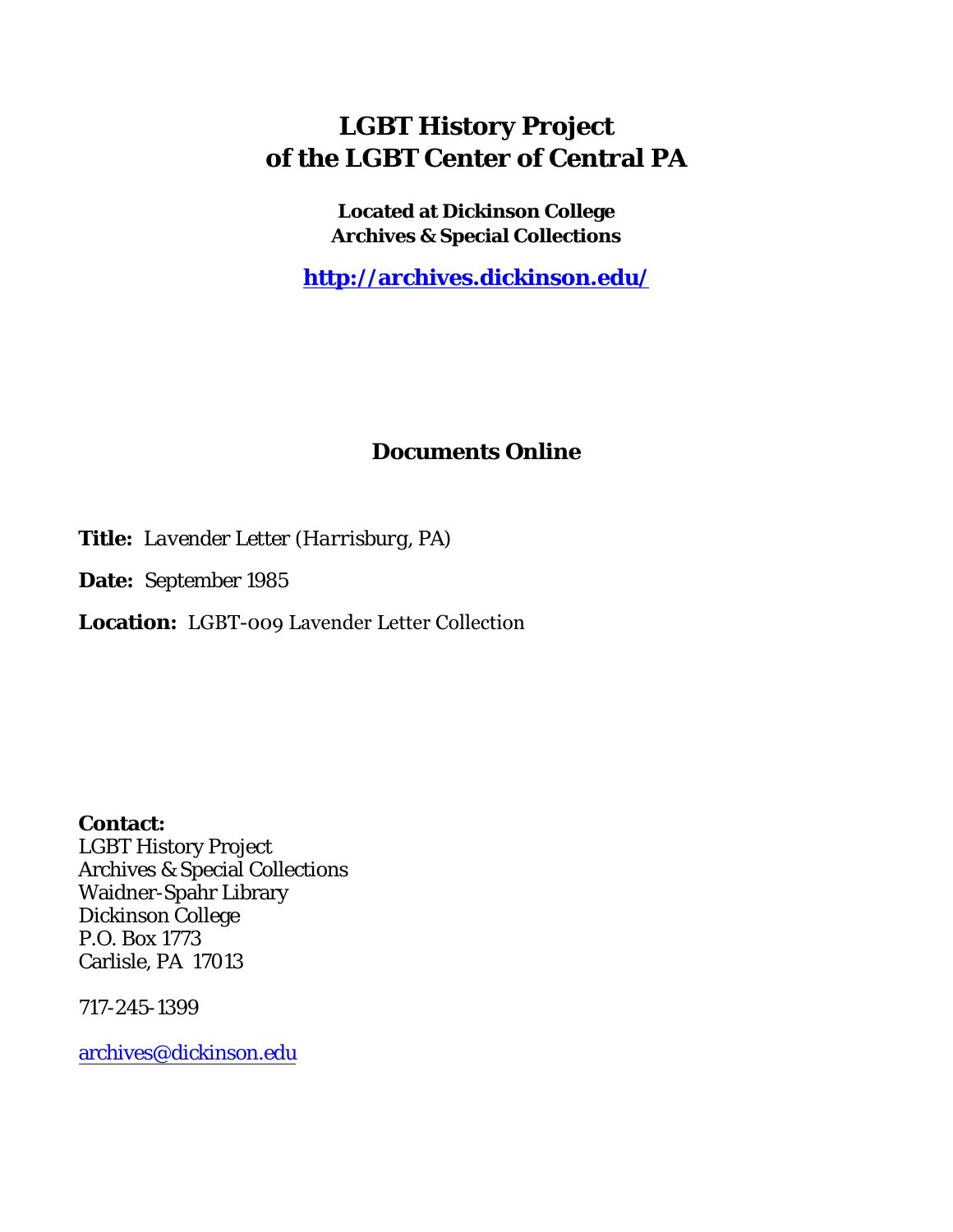

SUNDAY, SEPTEMBER 15, 4-5PM...Dignity sponsored Mass for Lesbian/Gay Community, Friends Meeting House, 6th & Herr Sts., Hbg.

PLEASE NOTE: There will be fewer and fewer L.L.'s distributed in the local establishments in an effort to compile our readership on the mailing list. Subscribe now, before you forget!

WE WANT YOU TO SEND IN THIS COUPON ONCE SO YOU WILL BE SURE TO RECEIVE THE LAVENDER LETTER EACH MONTH. TO ASSURE YOUR PRIVACY, IT WILL ARRIVE IN AN UNMAKKED SECURITY ENVELOPE A TYMATION  $oE^{\frac{1}{2}}4^{eg}$  (MOKE IF YOU CAN , LESS IF YOU CANT) WOULD HELP COVER POSTAGE & PRINTING FOR THE YEAR.

PLEASE SEND THECKS IN THE NAME OF " TASH", IT HANKS!

OVGR